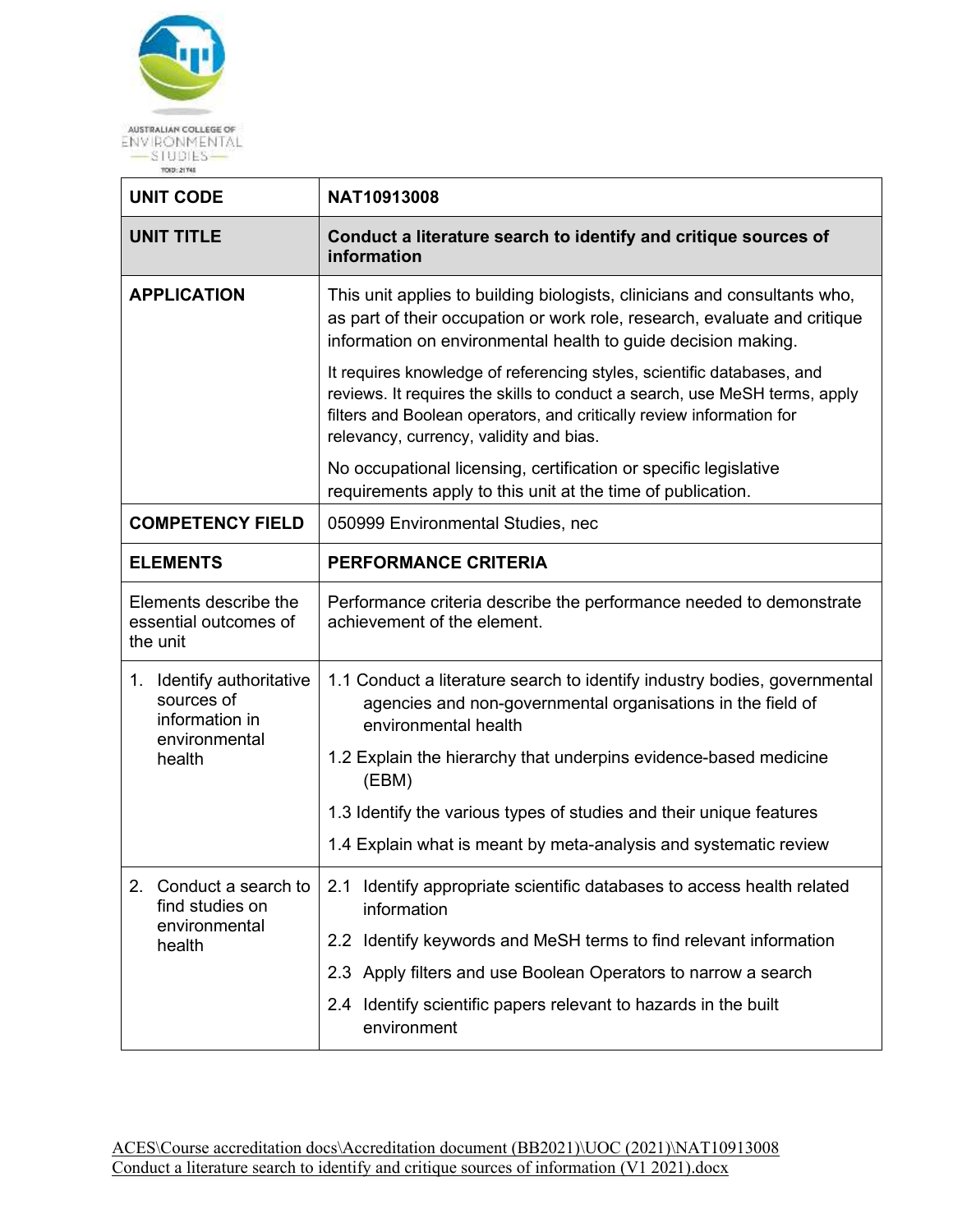

| 3. | Evaluate and<br>critique validity of<br>scientific studies | 3.1 Identify what type of study was undertaken                                                                                    |
|----|------------------------------------------------------------|-----------------------------------------------------------------------------------------------------------------------------------|
|    |                                                            | 3.2 Establish participant, intervention, comparator and outcome (PICO)<br>associated with the study                               |
|    |                                                            | 3.3 Identify the limitations associated with the study such as bias,<br>confounding factors and/or conflicts of interest          |
|    |                                                            | 3.4 Make conclusions about the relevance, currency, validity and<br>credibility of information                                    |
| 4. | Document<br>outcomes using<br>accurate<br>referencing      | 4.1 Collect, collate and record information                                                                                       |
|    |                                                            | 4.2 Accurately use the Harvard referencing system to acknowledge the<br>source of information and provide credibility to the work |

## **FOUNDATION SKILLS**

*Foundation skills essential to performance in this unit, but not explicit in the performance criteria are listed here, along with a brief context statement.* 

| <b>Skill</b>       | <b>Description</b>                                                                                              |
|--------------------|-----------------------------------------------------------------------------------------------------------------|
| Reading skills to: | Read and comprehend a range of texts from a range of<br>sources and in varying formats in order to form opinion |
|                    | Evaluate the usefulness of information to meet the purpose                                                      |
|                    | Evaluate the credibility and relevance of information and<br>ideas as part of the reading process               |
|                    | Understands an increasing number of uncommon words<br>and abstractions                                          |
|                    | Selects references relevant to purpose                                                                          |
| Writing skills to: | Produce, edit and proofread papers to ensure clarity of<br>meaning, accuracy and consistency of information     |
|                    | Address the context, purpose and audience when<br>generating text                                               |
|                    | Integrate information and ideas from a range of sources                                                         |
|                    | Relay/report researched information using clear and direct<br>language appropriate to the reader/audience       |
|                    | Validate findings where appropriate                                                                             |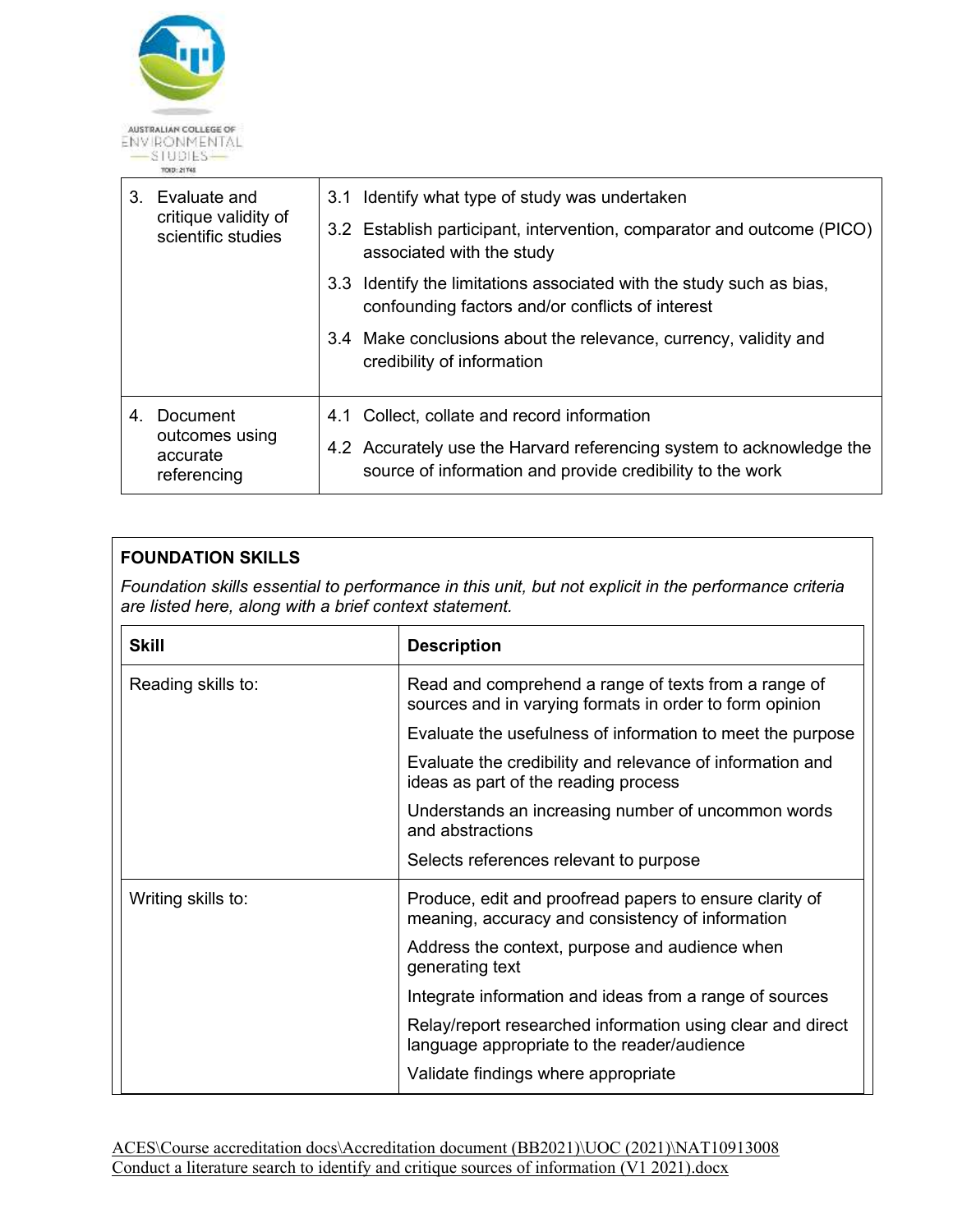

| Oral communication skills to:        |                        |           | Listen strategically to gather verbal information from<br>videos, Youtube clips, lectures and tutorials.                          |          |  |  |
|--------------------------------------|------------------------|-----------|-----------------------------------------------------------------------------------------------------------------------------------|----------|--|--|
| Learning skills to:                  |                        |           | Actively and independently seeks a range of new<br>information through research.                                                  |          |  |  |
|                                      |                        |           | Develop a formal set of questions to focus an information<br>search in an unfamiliar field                                        |          |  |  |
|                                      |                        |           | Reflect on researched material                                                                                                    |          |  |  |
|                                      |                        |           | Reinforce learning by applying new knowledge gained<br>through research                                                           |          |  |  |
|                                      |                        |           | Checks on updates within a specialised field                                                                                      |          |  |  |
| Problem-solving skills to:           |                        |           | Identify and compare qualitative, quantitative and<br>evidence-based research                                                     |          |  |  |
|                                      |                        |           | Analyse researched information and data                                                                                           |          |  |  |
| Initiative and enterprise skills to: |                        |           | Review sources of research information and<br>documentation to ensure currency and accuracy                                       |          |  |  |
| Planning and organising skills to:   |                        |           | Identify the purpose of the research                                                                                              |          |  |  |
|                                      |                        |           | Undertake research                                                                                                                |          |  |  |
| Technology skills to:                |                        | manner    | Collect, record and organise information in a logical                                                                             |          |  |  |
|                                      |                        | deadlines | Establish research timelines to meet project reporting                                                                            |          |  |  |
|                                      |                        |           | Use computer and internet technology to conduct<br>research, store information, prepare a range of documents<br>and upload files. |          |  |  |
|                                      |                        |           | Access and scan internet sites.                                                                                                   |          |  |  |
| <b>UNIT MAPPING</b>                  |                        |           |                                                                                                                                   |          |  |  |
| <b>INFORMATION</b>                   | Code and Title         |           | Code and Title                                                                                                                    | Comments |  |  |
|                                      | <b>Current Version</b> |           | <b>Previous Version</b>                                                                                                           |          |  |  |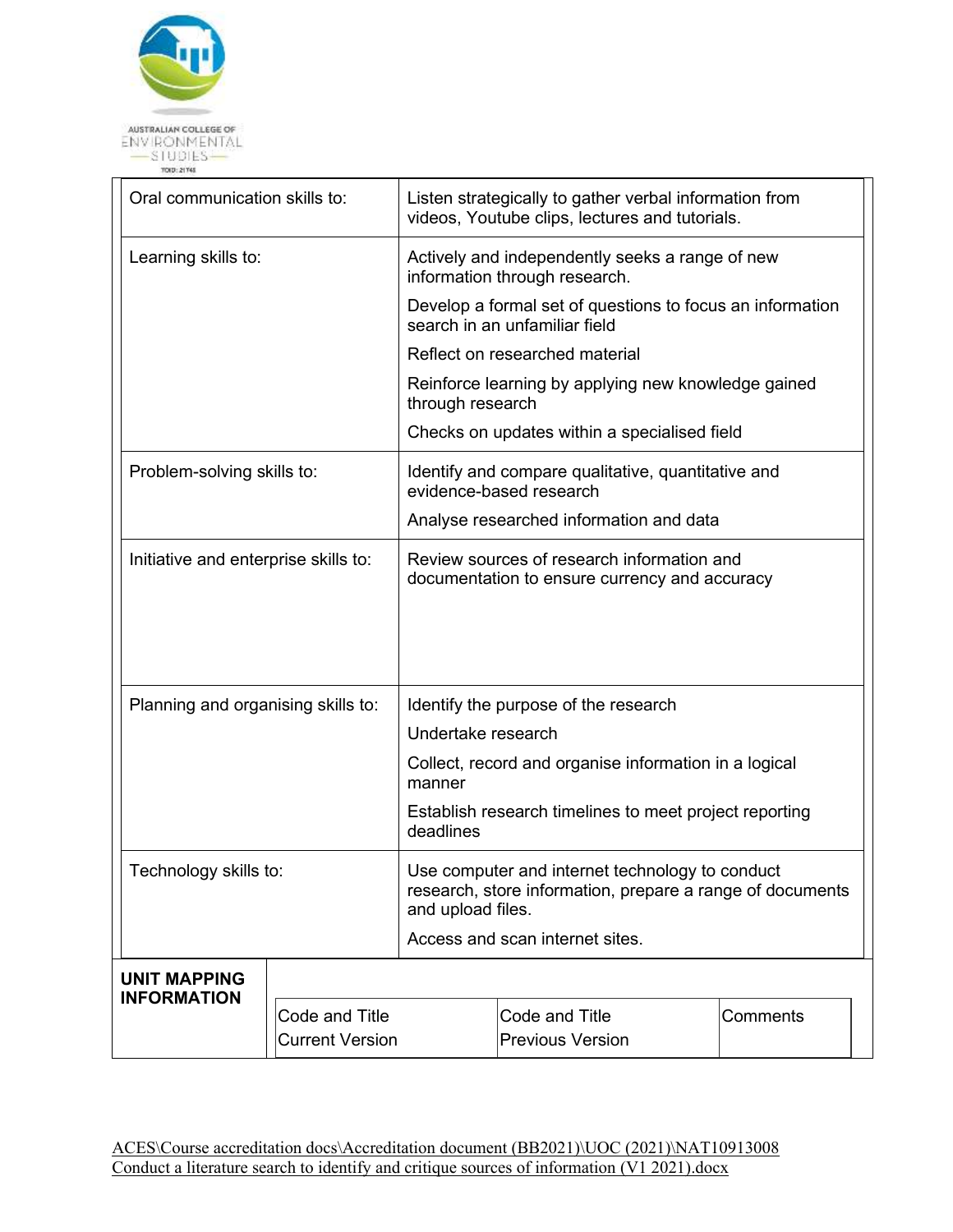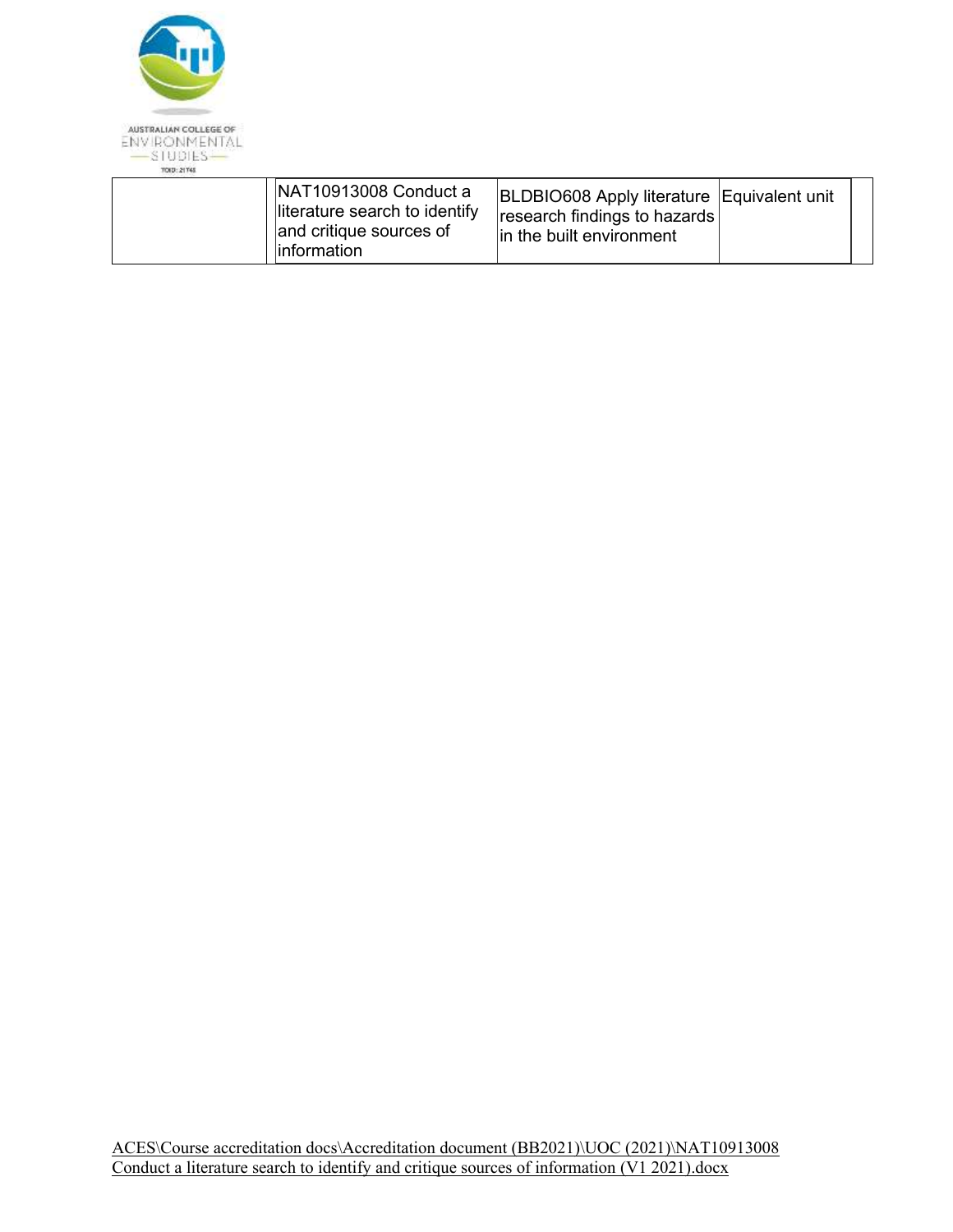

| <b>TITLE</b>                          | <b>Assessment requirements for</b>                                                                                                                                                                                                                                                                                                                                                                                                                                                                                                                                                                                                                                                                                                                                          |  |  |
|---------------------------------------|-----------------------------------------------------------------------------------------------------------------------------------------------------------------------------------------------------------------------------------------------------------------------------------------------------------------------------------------------------------------------------------------------------------------------------------------------------------------------------------------------------------------------------------------------------------------------------------------------------------------------------------------------------------------------------------------------------------------------------------------------------------------------------|--|--|
|                                       | NAT10913008 Conduct a literature search to identify and critique<br>sources of information                                                                                                                                                                                                                                                                                                                                                                                                                                                                                                                                                                                                                                                                                  |  |  |
|                                       |                                                                                                                                                                                                                                                                                                                                                                                                                                                                                                                                                                                                                                                                                                                                                                             |  |  |
| <b>PERFORMANCE</b><br><b>EVIDENCE</b> | The learner must show evidence of the ability to complete tasks outlined in<br>the elements and performance criteria of this unit, and manage tasks and<br>contingencies in the context of the role of a Building Biologist. There must be<br>demonstrated evidence that the learner completed the following tasks:                                                                                                                                                                                                                                                                                                                                                                                                                                                         |  |  |
|                                       | Accessed relevant scientific databases                                                                                                                                                                                                                                                                                                                                                                                                                                                                                                                                                                                                                                                                                                                                      |  |  |
|                                       | Used keywords and MeSH terms to find relevant information                                                                                                                                                                                                                                                                                                                                                                                                                                                                                                                                                                                                                                                                                                                   |  |  |
|                                       | Applied filters such as the publication date, article type, text availability,<br>species and/or age                                                                                                                                                                                                                                                                                                                                                                                                                                                                                                                                                                                                                                                                        |  |  |
|                                       | Applied Boolean operators to narrow the search<br>$\bullet$                                                                                                                                                                                                                                                                                                                                                                                                                                                                                                                                                                                                                                                                                                                 |  |  |
|                                       | Identified what type of study was undertaken<br>$\bullet$<br>Established participant, intervention, comparator and outcome (PICO)<br>$\bullet$<br>associated with the study<br>Identified the limitations associated with the study such as bias,<br>$\bullet$<br>confounding factors and/or conflicts of interest<br>Critiqued information for relevancy, currency, validity and credibility<br>$\bullet$<br>Prioritised usefulness of information<br>$\bullet$<br>Extrapolated research findings and apply knowledge<br>$\bullet$<br>Used the Harvard referencing system to acknowledge the source of<br>$\bullet$<br>information and provide credibility to work<br>Used computer technology, software and internet search engines to<br>$\bullet$<br>access information |  |  |
| <b>KNOWLEDGE</b><br><b>EVIDENCE</b>   | The learner must be able to demonstrate essential knowledge required to<br>effectively do the task outlined in the elements and performance criteria of<br>this unit, and manage the task and contingencies in the context of the work<br>role. This includes knowledge of:                                                                                                                                                                                                                                                                                                                                                                                                                                                                                                 |  |  |
|                                       | • Analysing information from a range of authoritative sources including<br>government, non-government, industry associations and YouTube videos<br>relevant to the field of study.                                                                                                                                                                                                                                                                                                                                                                                                                                                                                                                                                                                          |  |  |
|                                       | The hierarchy that underpins evidence-based medicine (EBM)<br>$\bullet$                                                                                                                                                                                                                                                                                                                                                                                                                                                                                                                                                                                                                                                                                                     |  |  |
|                                       | Types of studies, their features and limitations<br>٠                                                                                                                                                                                                                                                                                                                                                                                                                                                                                                                                                                                                                                                                                                                       |  |  |
|                                       | Types of reviews and their features<br>$\bullet$                                                                                                                                                                                                                                                                                                                                                                                                                                                                                                                                                                                                                                                                                                                            |  |  |
|                                       | MeSH terms, filters and Boolean operators to narrow a search                                                                                                                                                                                                                                                                                                                                                                                                                                                                                                                                                                                                                                                                                                                |  |  |
|                                       | PICO - participant, intervention, comparator and outcome<br>٠                                                                                                                                                                                                                                                                                                                                                                                                                                                                                                                                                                                                                                                                                                               |  |  |
|                                       | Harvard referencing system                                                                                                                                                                                                                                                                                                                                                                                                                                                                                                                                                                                                                                                                                                                                                  |  |  |